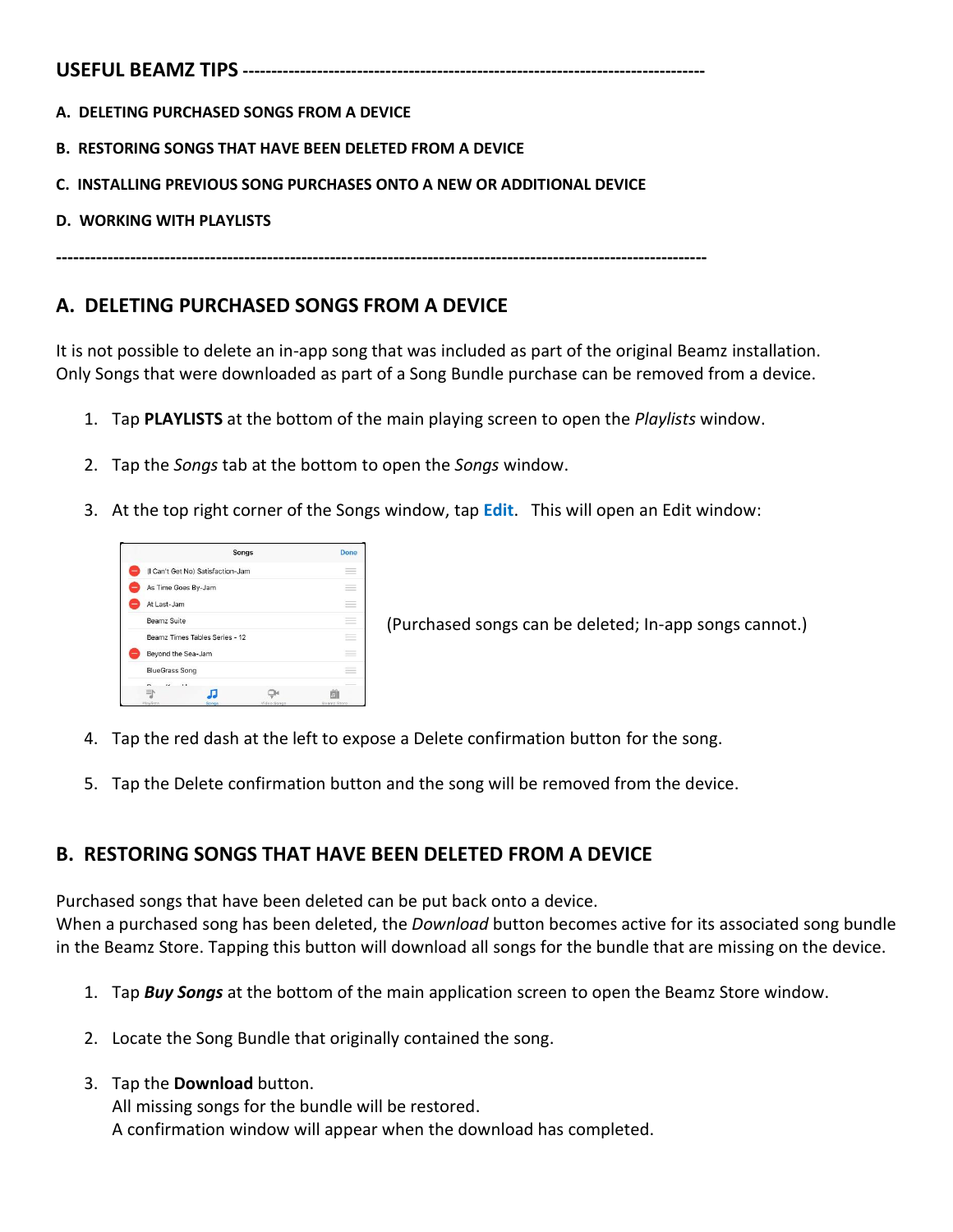## **C. INSTALLING PREVIOUS SONG PURCHASES ONTO A NEW OR ADDITIONAL DEVICE**

Beamz Song purchases can be downloaded onto any number of iOS devices running Beams software. The only restriction is they all must be registered to the same Apple account.

Restoring previous song bundle purchases onto a new device goes through the same process that was used to buy it, except previously made purchases are recognized and the user's account is not charged for the "purchase".

- 1. Tap *Buy Songs* at the bottom of the main application screen to open the Beamz Store window.
- 2. Locate the Song Bundle that was already purchased and tap the *BUY* button for it.
- 3. Confirm the "purchase" when the window appears.
- 4. Confirm your Apple ID when the window appears.

This window will then appear for a previously made purchase.

| purchased this. Would<br>you like to get it again for<br>free? | You've already |
|----------------------------------------------------------------|----------------|
|                                                                |                |

- 5. Tap OK.
- 6. A window will appear indicating a successful "purchase" followed by another window with download instructions.
- 7. Tap OK for the each of them.
- 8. Tap the Download button that is now visible in the Beamz Store.

A confirmation window will appear when the download has completed.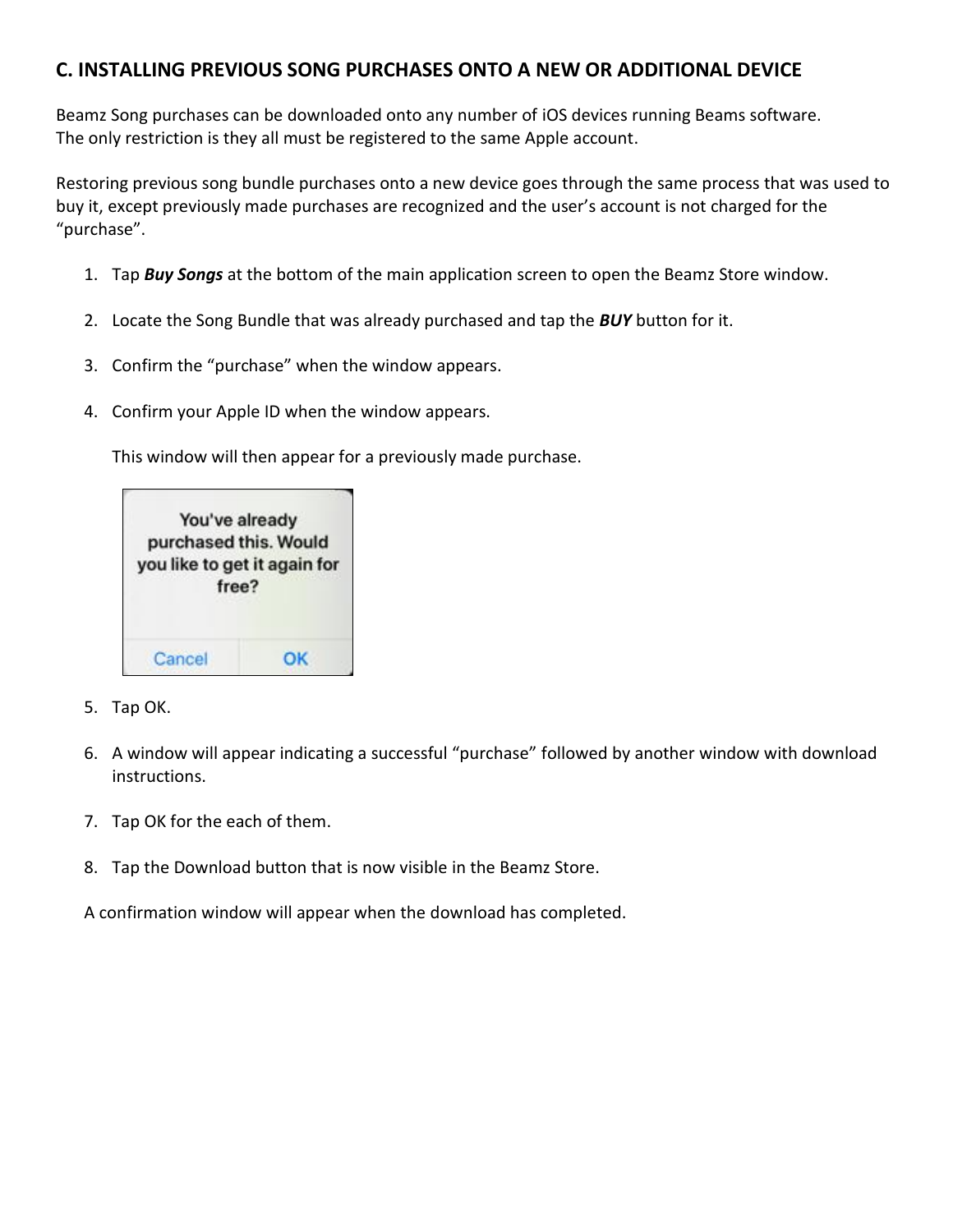## **D. WORKING WITH PLAYLISTS**

A Master Playlist containing all songs on the device is automatically maintained by Beamz software. Additionally, custom playlists can be created to help provide easy ways to organize songs. When a song is selected and played from any Playlist, that Playlist becomes the current (active) list. Tapping either of the *Song Advance* buttons on the main playing screen will cycle up/down through the active Playlist.

### **CREATING A NEW PLAYLIST AND ADDING SONGS TO IT**

- 1. Tap **PLAYLISTS** at the bottom of the main playing screen to open the *Playlists* window.
- 2. Tap the *Add Playlist…* selection in the Playlists window.
- 3. Enter the name of the new Playlist and save it in the *New Playlist* window that opens. (Notice that the new Playlist was added to the list of available Playlists in the Playlists window.)
- 4. Tap on the new Playlist to open a *Playlist Edit* window showing the songs in the list. (For newly created Playlists, this window will be empty until songs are added to the list.)

| < Playlists    | Mine       |             | Edit             |  |
|----------------|------------|-------------|------------------|--|
|                |            |             |                  |  |
|                |            |             |                  |  |
|                |            |             |                  |  |
|                |            |             |                  |  |
|                |            |             |                  |  |
|                |            |             |                  |  |
| 파<br>Playfists | 刀<br>Songs | Video Songs | 曲<br>Beamz Store |  |

- 5. Tap on **Edit** in the upper right corner. This will open an Edit window for the Playlist where songs can be added, moved up/down within the list, or deleted from the list.
- 6. Tap on  $\pm$  This will open a window showing all songs on the device.
- 7. Scroll down the Songs list, tapping on each song to be added to the list. This adds adds a check mark at its right that indicates the song will be added. Tapping the song again removes the check mark.
- 8. Tap **Done** at the upper right to add the selected songs and close the song selection window. This will open the *Playlist Edit* window which now shows the newly added songs.

See *Moving Or Deleting A Song From A Playlist* below.